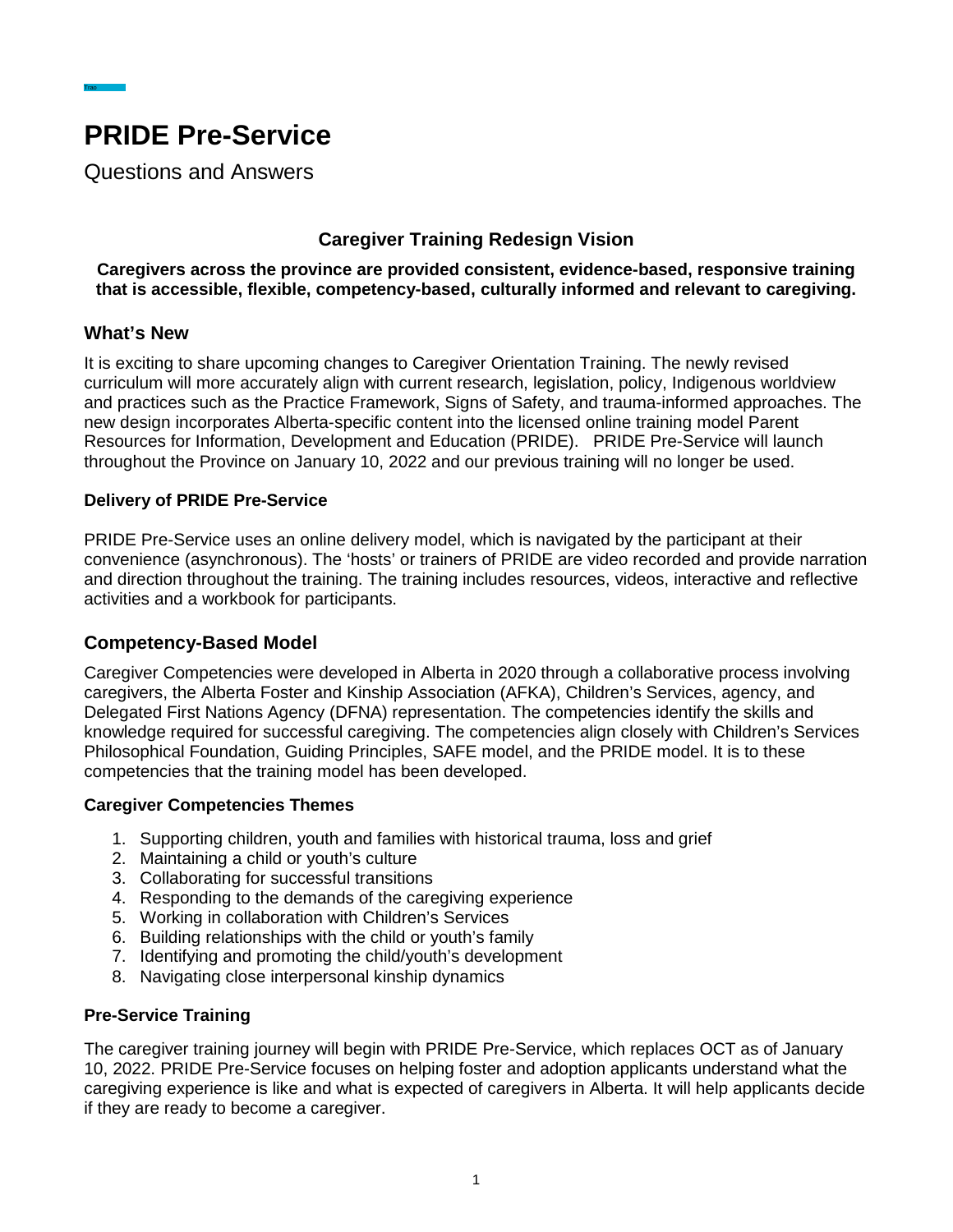- Consists of 10 asynchronous pre-recorded video sessions that participants take at their own pace
- Required for foster Care and legal permanency applicants
- Available, but not required for Kinship Caregivers as kinship-specific training is available
- Includes questions for self-reflection through an e-book for each session
- Incorporates an ongoing mutual assessment process, whereby applicants assess their motivation and readiness, and Children Services assesses suitability for the caregiving experience
- Includes virtual check-ins with the participants and facilitators to support learner integration of the information about caregiving as well as the expectations of caregivers in Alberta.

### **Kinship Training**

Kinship-specific training provides essential information about expectations, working within systems, challenges and strategies specific to kinship caregiving. Kinship Orientation for Caregivers (KOCT) has been updated. It is virtually facilitated and offered regularly by the PCTT. It is mandatory for kinship caregivers to attend KOCT or review the Kinship Care Guide one to one with their kinship worker.

In the future, to improve accessibility, Kinship Caregiver training will be developed into an e-learning module, similar to PRIDE Pre-Service. A one-to-one option will continue to be available.

## **More About PRIDE**

Originally developed in the United States through a partnership between foster caregivers, social workers, trainers and researchers at Governor's State University (GSU), the PRIDE curriculum has been updated over time to reflect current research, and has recently been transitioned into an interactive and engaging online format. Children's Services is currently working with GSU to customize this training to accurately reflect Albertans' experiences and caregiver needs. This includes incorporating Alberta policy and practice, as well as a trauma-informed lens.

During training development, Indigenous experts are guiding the content creation that will support caregivers in providing culturally safe care for Indigenous children and youth. Alberta's PRIDE training not only features modules that are focused on Indigenous perspectives, but also interweaves Indigenous content throughout the curriculum to more specifically highlight the critical significance of identity and culture.

During the adaptation of PRIDE training, it is important to capture the kinship and permanency caregiving experiences, which are similar and yet distinct from foster caregiving. Kinship and adoption experts provide feedback and assistance in this area. Information on kinship and adoption caregiving in Alberta has been incorporated into the training.

## **When Does This Happen**

- **PRIDE Pre-Service** Training pilot began in Edmonton Region September 2021
- $\triangleright$  Full Provincial implementation target date January 10, 2022

Reminder: Facilitator-led virtual sessions of KOCT will continue to be offered by the PCTT during the phased transition.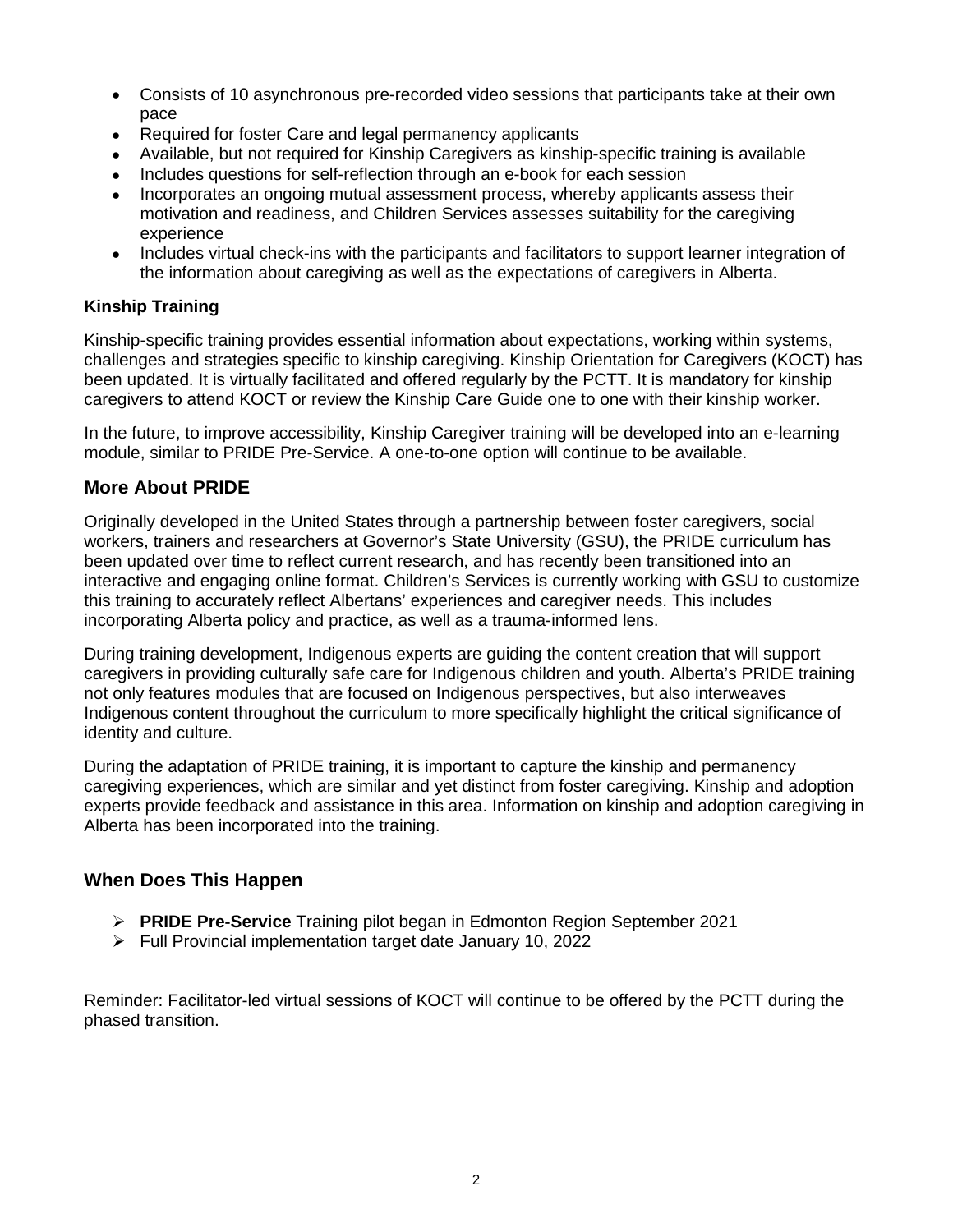# **FAQs**

## **1. How is PRIDE training facilitated?**

PRIDE uses an online delivery model, which is navigated by the participant at their convenience (asynchronous). The 'hosts' or trainers of PRIDE are video recorded and provide narration and direction throughout the training. The training includes resources, videos, interactive and reflective activities and a workbook for participants.

## **2. Who needs to take PRIDE Pre-Service?**

PRIDE Pre-Service will be required for all adoptive and foster care applicants. Kinship caregivers are not required to take it, however Kinship caregivers would require PRIDE Pre-Service should they decide to pursue caregiving in other ways (foster/permanency).

## **3. Does PRIDE Pre-Service impact caregiver recruitment?**

Caregiver recruitment requirements have not changed. PRIDE Pre-Service will simply replace OCT. The most significant change is in the administrative process, which will require a referral to the Provincial Caregiver Training Team (PCTT) to register the applicant into PRIDE Pre-Service Training. The training team will support the enrollment, technical needs, reporting requirements and progress follow-up with the applicant as well as with the recruiting staff. Process and contact information will be distributed to all stakeholders prior to implementation.

## **4. What is the expectation around completing PRIDE Pre-Service?**

Participants will have 12 weeks to complete PRIDE Pre-Service. There are 10 sessions that take approximately 35 hours to complete, as well as two mandatory virtual check-ins. Participants will receive a certificate at the completion of training. If a participant has not completed in that timeframe, follow up will determine next steps.

## **5. What is the Mutual Assessment Process?**

The mutual assessment process encourages applicants to carefully consider their interest and readiness to become caregivers. Applicants respond to questions in an e-book while reflecting on the realities of the caregiving experience during PRIDE Pre-Service. At the same time, Children's Services is assessing whether the caregiver is ready and adequately skilled for the caregiving experience through discussing participants' learnings during two mandatory live virtual check-in sessions.

## **6. How do applicants access training?**

A unique applicant training profile will be created for each caregiver on a new learning management system (LMS), called the PRIDE LMS. Applicants will be able to enroll in, access and track their training from this account.

Each applicant will require their own email address for their unique training profile to be created.